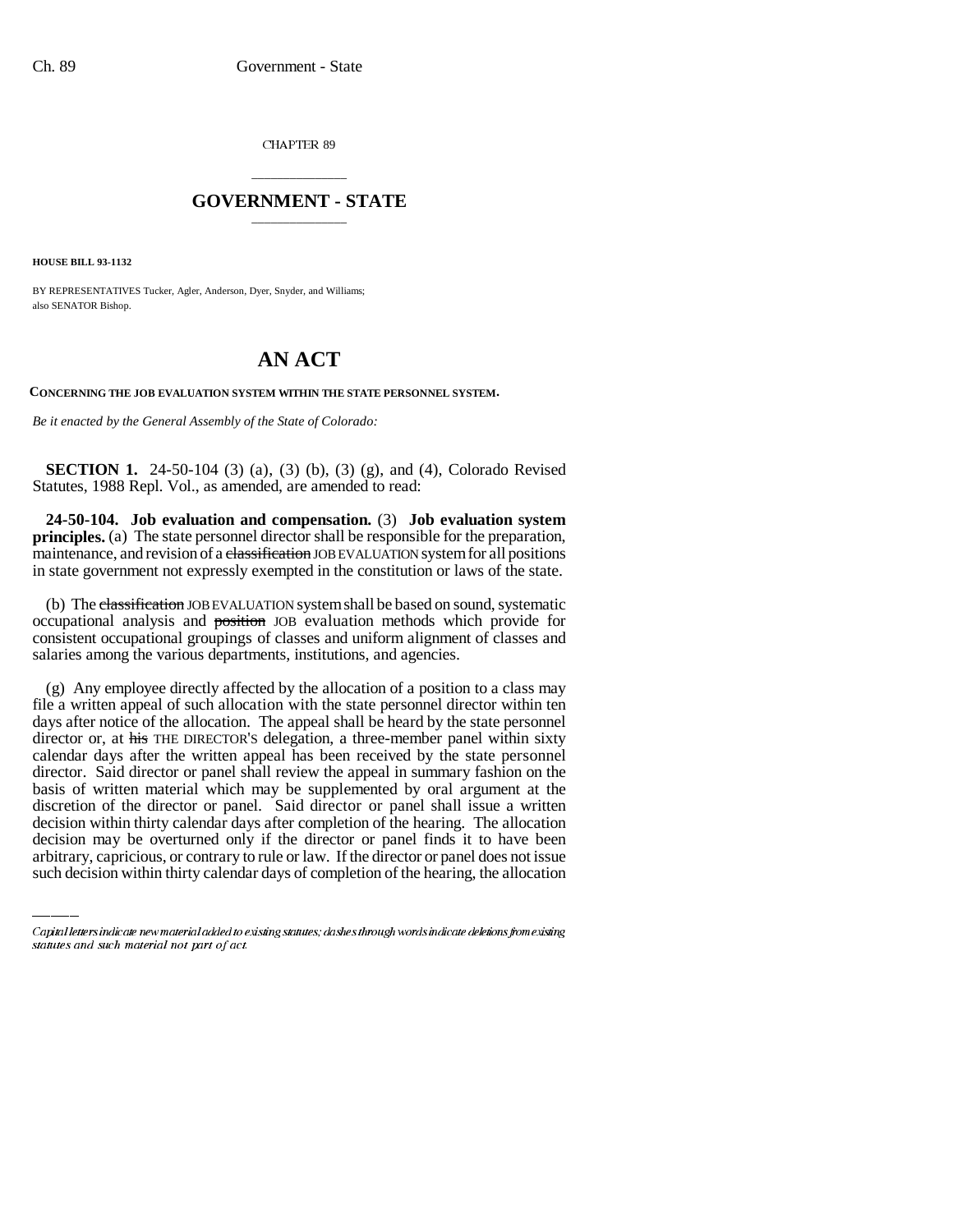Government - State Ch. 89

decision shall be final. Any decision of the panel or final action of the state personnel director shall be subject to judicial review pursuant to section 24-4-106. The state personnel director's designee shall be a member of the panel and the presiding officer of such panel. One panel member shall be selected by the aggrieved employee. The third panel member shall be selected jointly by the panel member selected by the aggrieved employee and the state personnel director's designee. All members of the panel shall have demonstrable knowledge of and experience with the state classification JOB EVALUATION system. The state personnel director shall maintain a list of all potential qualified panel members. Such list shall be compiled by the state personnel director from names of persons possessing the required knowledge of and experience with the state classification JOB EVALUATION system as submitted to the state personnel director from appointing authorities, employee organizations, and other interested parties. All members of the panel shall be selected from such list.

(4) **Revision and maintenance of the job evaluation system.** (a) The state personnel director shall revise the classification JOB EVALUATION system whenever conditions indicate that a change is necessary. Such revision may consist of the addition, abolition, consolidation, division, or amendment of existing classes, occupational groupings, and levels.

(b) At the same time the state personnel director revises the classification JOB EVALUATION system, he THE DIRECTOR shall assign the class to an appropriate pay grade, salary rate, or salary range.

(c) The state personnel director shall determine the classification PAY relationships among classes and shall publish all such relationships annually. In addition, the state personnel director shall publish any subsequent changes in such relationships whenever they occur.

(d) (I) Any employee directly affected by a recommendation of the department of personnel made pursuant to this subsection (4) may file a written appeal with the state personnel director within ten days after the department of personnel has published the recommended changes to the classification JOB EVALUATION system. The appeal shall be heard by the director or, at his THE DIRECTOR'S delegation, a three-member panel within sixty days after the written appeal has been received by the state personnel director. Said director or panel shall review the appeal in summary fashion on the basis of written material which may be supplemented by oral argument at the discretion of the director or panel. The director or panel shall issue a written decision within thirty days after completion of the hearing. A classification JOB EVALUATION system determination may be overturned only if the director or panel finds it to have been arbitrary, capricious, or contrary to rule or law. If the director or panel does not issue such decision within thirty days of completion of the hearing, the elassification JOB EVALUATION system determination shall be final. Any decision of the panel or final action of the state personnel director shall be subject to judicial review pursuant to section 24-4-106. The state personnel director's designee shall be a member of the panel and the presiding officer of such panel. One panel member shall be selected by the aggrieved employee. The third panel member shall be selected jointly by the panel member selected by the aggrieved employee and the state personnel director's designee. All members of the panel shall have demonstrable knowledge of and experience with the state classification JOB EVALUATION system. The state personnel director shall maintain a list of all potential qualified panel members. Such list shall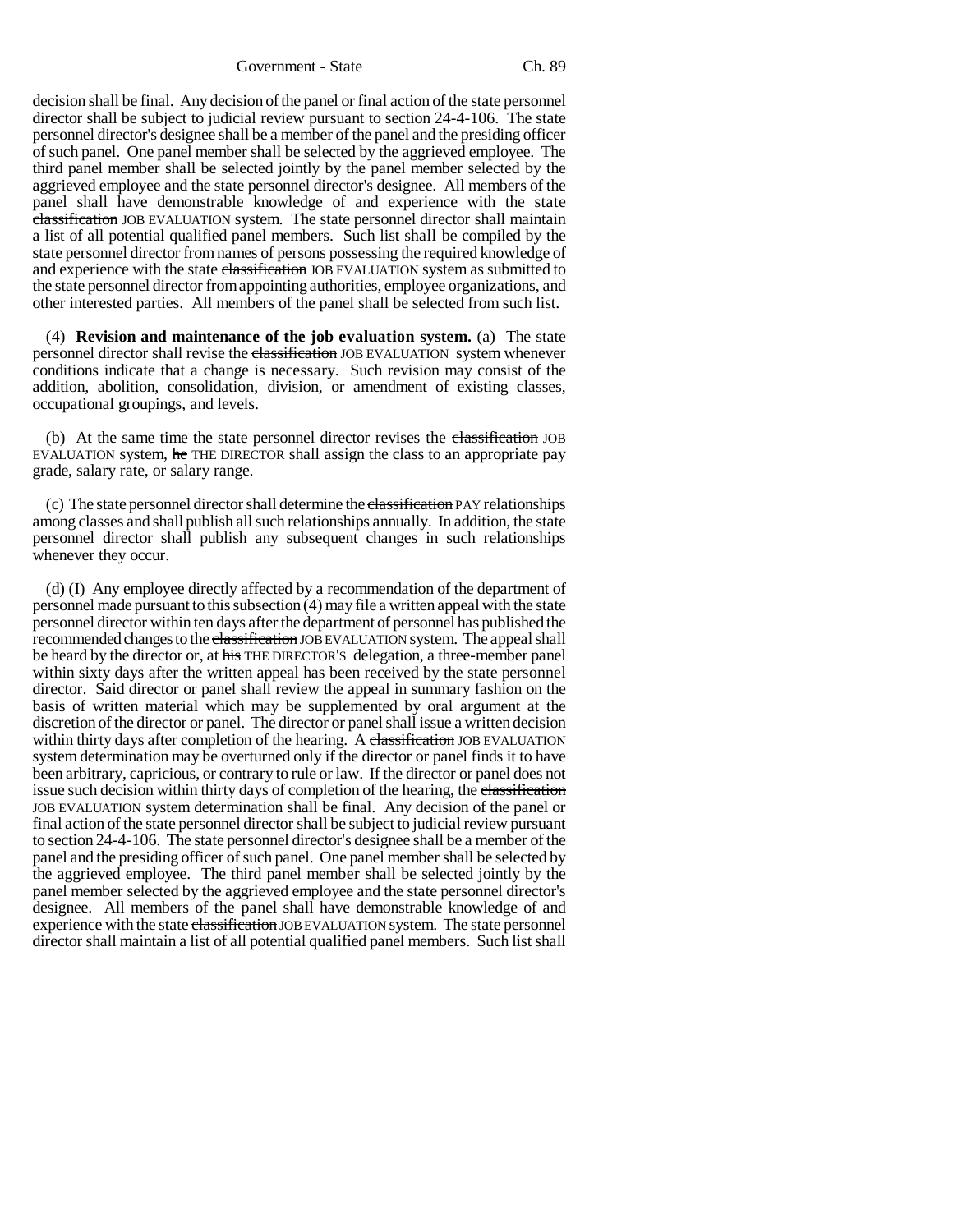be compiled by the state personnel director from names of persons possessing the required knowledge of and experience with the state classification JOB EVALUATION system as submitted to the state personnel director from appointing authorities, employee organizations, and other interested parties. All members of the panel shall be selected from such list.

(II) Any assignments or reassignments of classes to pay grades, salary rates, salary ranges, or classification PAY relationships required by the creation of new positions or any duly authorized reorganization or change in work method which have a fiscal impact shall be made effective, with the approval of the governor, on the ensuing July 1, except as provided in subparagraph (III) of this paragraph (d). and except that, for the fiscal year beginning July 1, 1983, such action shall take place on February 1, 1984. In order for the fiscal impact of any such classification JOB EVALUATION study to be included in the annual general appropriation bill, the results of such study shall be submitted to the JOINT BUDGET COMMITTEE OF THE general assembly no later than January 15 of each year. Each study shall contain a detailed fiscal impact calculation by agency and department. Other than as provided in section 24-50-109.5 or in paragraph (g) of subsection (5) of this section, the only exception to the July 1 date regarding any assignment or reassignment of classes to pay grades, salary rates, or salary ranges, including those resulting from special salary surveys, shall be made in those urgent situations where personnel shortages will endanger the health, safety, or welfare of citizens of the state of Colorado and where special salary surveys utilized as a part of that classification study indicate that such assignment or reassignment of classes is necessary to provide salaries comparable to those prevailing in comparable kinds of employment. In such urgent situations, upon approval of the governor and the state personnel director, such changes shall be effective on the first day of the month following such approval.

(III) Notwithstanding any other provision of this section to the contrary, any reassignments of classes to pay grades, salary rates, salary ranges, or elassification PAY relationships required by the systems maintenance study published by the department of personnel in January, 1991, concerning correctional classes in the enforcement/protective services occupational group, including the forensic security officer class, shall be implemented on the effective date of this subparagraph (III), or on the first day following administrative resolution of any appeals concerning such study, whichever date is later. The department of personnel shall make every reasonable effort to expedite the resolution of such appeals, including consolidation of hearings where appropriate. Notwithstanding the provisions of section 24-50-107, the compensation rate of employees in the correctional classes and the forensic security officer class who have commenced work on or before the effective date of this subparagraph (III) shall be sustained at rates in effect immediately prior to the implementation of the study described in this subparagraph (III).

**SECTION 2.** 24-50-107, Colorado Revised Statutes, 1988 Repl. Vol., is amended to read:

**24-50-107. Grade reduction by job evaluation action.** Under certain conditions and for specified periods, The compensation rate of an employee may be sustained by the state personnel director in the event of his SUCH EMPLOYEE'S position being placed in a lower pay grade RANGE due to a classification study AN ALLOCATION of his SUCH EMPLOYEE'S position, an occupational A SYSTEM MAINTENANCE study of all positions